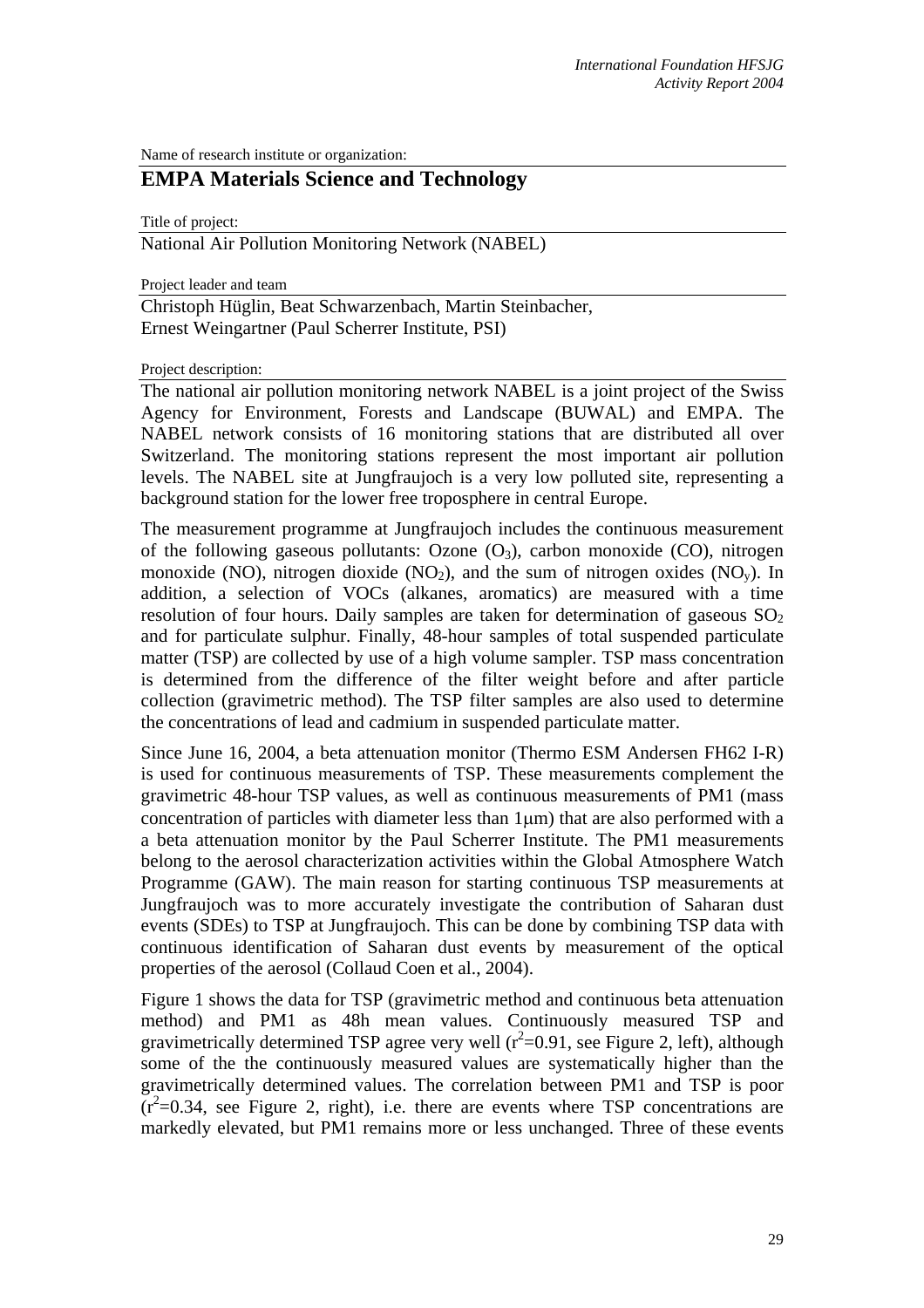(Oct. 5-6, Oct. 8-10, and Dec. 7-9) were identified as Saharan dust events by visual inspection of TSP collected on the 48-hour filter samples. Figure 3 gives the hourly mean values of TSP and PM1 during the three identified Saharan dust events. Evaluation of these three events indicate that Saharan dust is almost entirely in the size fraction above PM1.



Figure 1: Time series (June 16, 2004 to December 31, 2004) of 48-hour mean values of TSP (gravimeric and continuous beta attenuation method) and PM1 (beta attenuation method).



Figure 2: 48-hour mean values of continuously measured total suspended particulate matter (TSP) versus gravimetrically determined TSP (left), and continuously measured PM1 versus continuously measured TSP at Jungfraujoch (June 16, 2004 to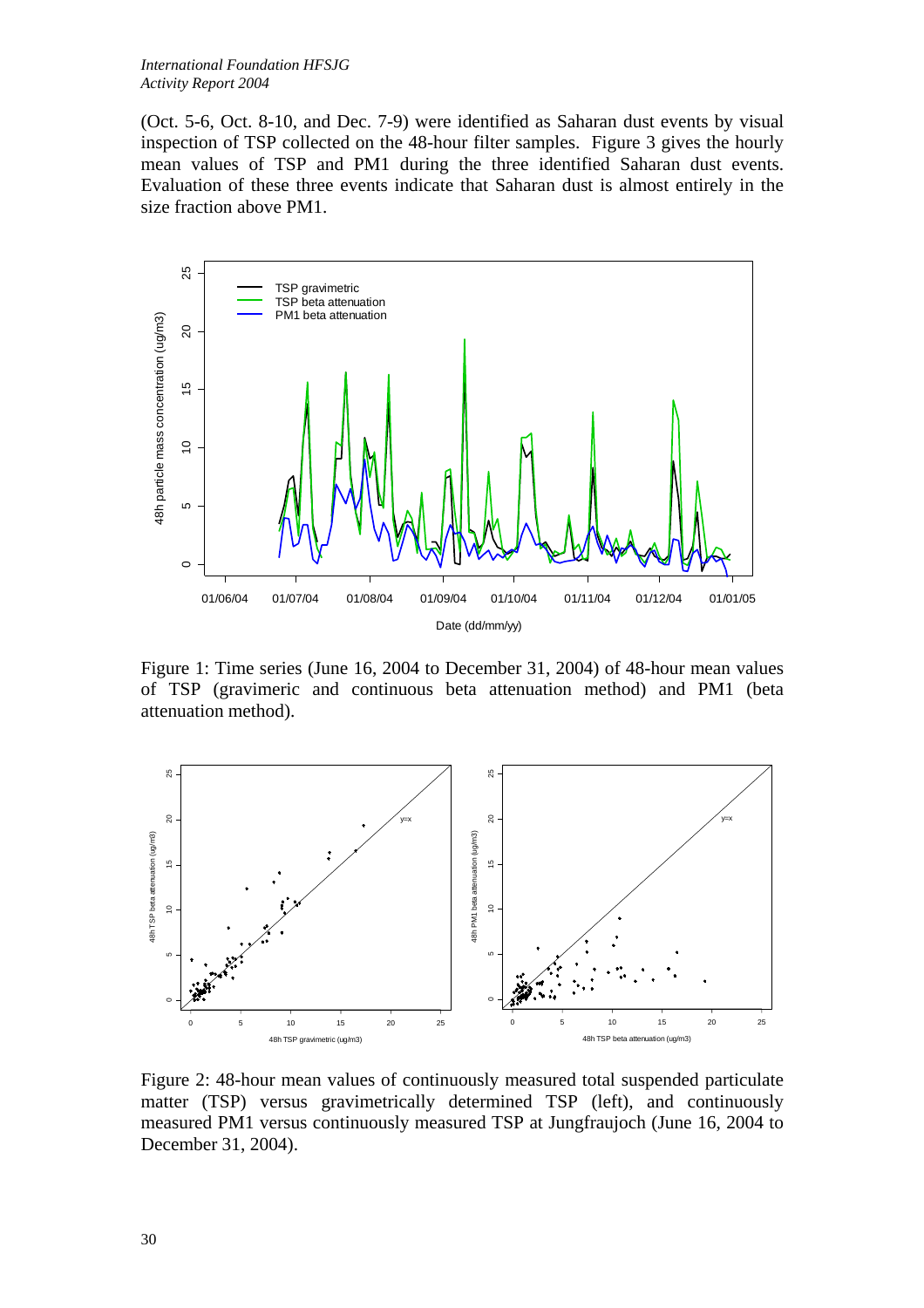

Figure 3: Hourly mean values of TSP and PM1 for few days in October 2004 (left) and December 2004 (right). The elevated TSP levels are caused by Saharan dust events. In contrast to TSP, PM1 signals are not significantly influenced by Saharan dust, indicating that Saharan dust is almost entirely in the size fraction above PM1.

Key words:

Air pollution, long-term measurements, Saharan dust, total suspended particulate matter

Internet data bases:

[http://www.empa.ch/nabel](http://kspc4.unibe.ch/nm/index1.html) [http://www.umwelt-schweiz.ch/buwal/de/fachgebiete/fg\\_luft/luftbelastung/index.html](http://www.umwelt-schweiz.ch/buwal/de/fachgebiete/fg_luft/luftbelastung/index.html)

Collaborating partners/networks:

Bundesamt für Umwelt Wald und Landschaft (BUWAL) Global Atmosphere Watch (GAW) Labor für Atmosphärenchemie, Paul Scherrer Institut Meteo Schweiz

Scientific publications and public outreach 2004:

## **Refereed journal articles**

Colaud Coen, M., E. Weingartner, D. Schaub, C. Hueglin, C. Corrigan, M. Schwikowski, U.Baltensperger, Saharan Dust Events at the Jungfraujoch: Detection by wavelength dependence of the single scattering albedo and first climatology analysis, Atmos. Chem. Phys. **4** 2465-2480, 2004.